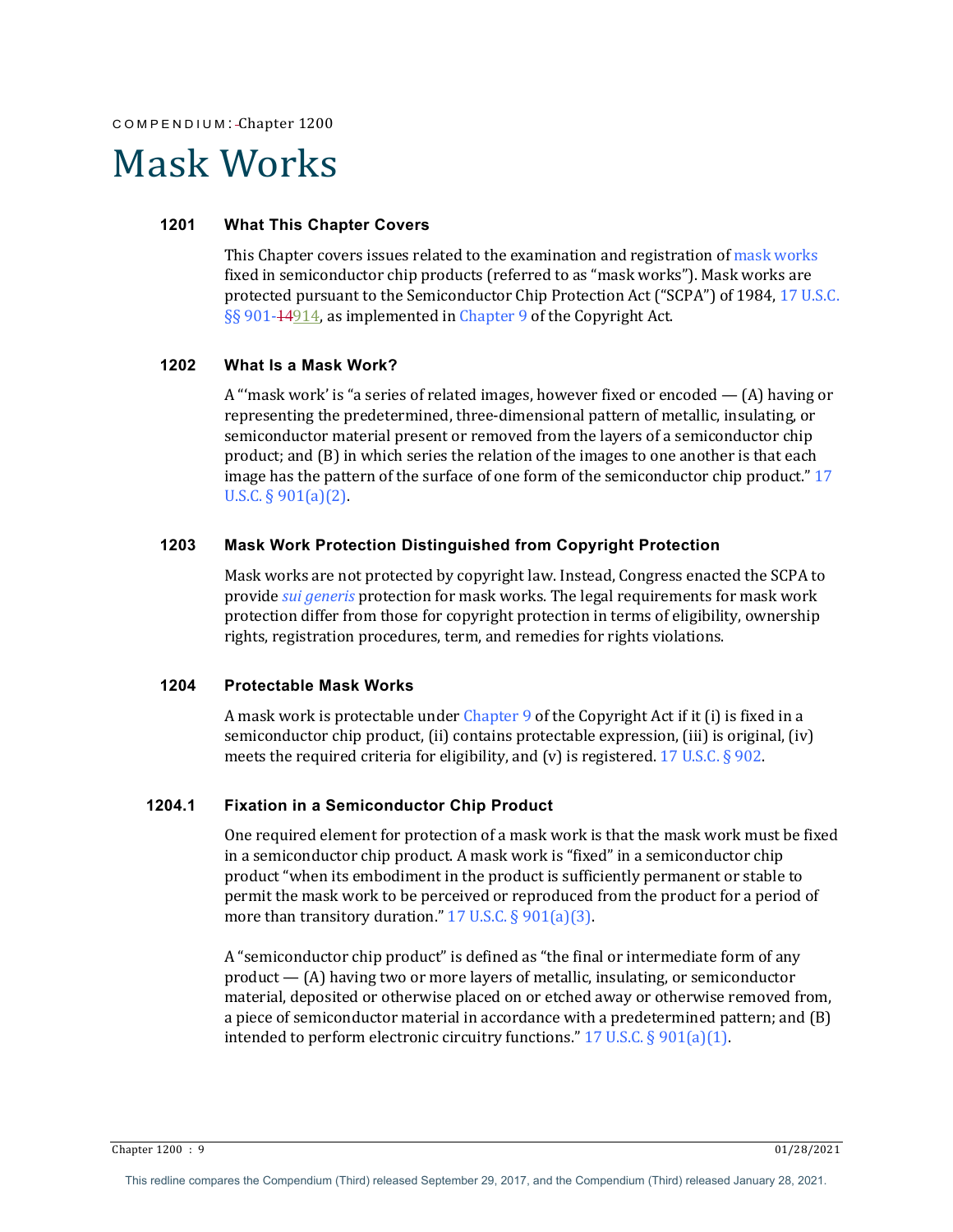# **1204.2 Originality**

A mask work must be original to be protectable. The House Report on the Semiconductor Chip Protection Act of 1984 provides that a mask work is "original" if it is the independent creation of an author and was not copied from another source. H.R. REP. No. 98-781, at 17 (1984). The mask work cannot consist solely of "designs that are staple, commonplace, or familiar in the semiconductor industry, or variations of such designs, combined in a way that, considered as a whole, is not original." 17 U.S.C.  $\S$  $902(b)(2)$ .

#### **1204.3 Protectable Expression**

A mask work must contain protectable expression. Protectable expression in a mask work extends to the three-dimensional images or patterns formed on or in the layers of metallic, insulating, or semiconductor material and fixed in a semiconductor chip product, *i.e.*, the "topography" of the "chip."

Although these images or patterns are purely functional features, they are nevertheless protected, provided that a mask work is neither dictated by a particular electronic function nor results from one of only a few available design choices that will accomplish that function.

Protection for mask works does not "extend to any idea, procedure, process, system, method of operation, concept, principle, or discovery" associated with a mask work, "regardless of the form in which it is described, explained, illustrated, or embodied in such work."  $17$  U.S.C.  $\S 902(c)$ .

## **1204.4 Eligibility Based on Nationality of Owner or Nation of First Commercial Exploitation**

Any original mask work fixed in a semiconductor chip product by or under the authority of the mask work owner is eligible for protection if it meets one of the following criteria:

- 1. On the date the mask work is registered with the U.S. Copyright Office or the date the mask work is first commercially exploited anywhere in the world, whichever occurs first, the owner of the mask work is:
	- A national or domiciliary of the United States; or
	- A national, domiciliary, or sovereign authority of a foreign nation that is a party with the United States to a treaty affording protection to mask works; or
	- A stateless person;
- 2. The mask work is first commercially exploited in the United States; or
- 3. The mask work comes within the scope of a Presidential proclamation extending protection to mask works of nationals and domiciliaries of a foreign country and to works first commercially exploited in that country, on the basis of a finding that mask works protected under Chapter 9 of the U.S. Copyright Act are also protected

Chapter 1200 : 10 01/28/2021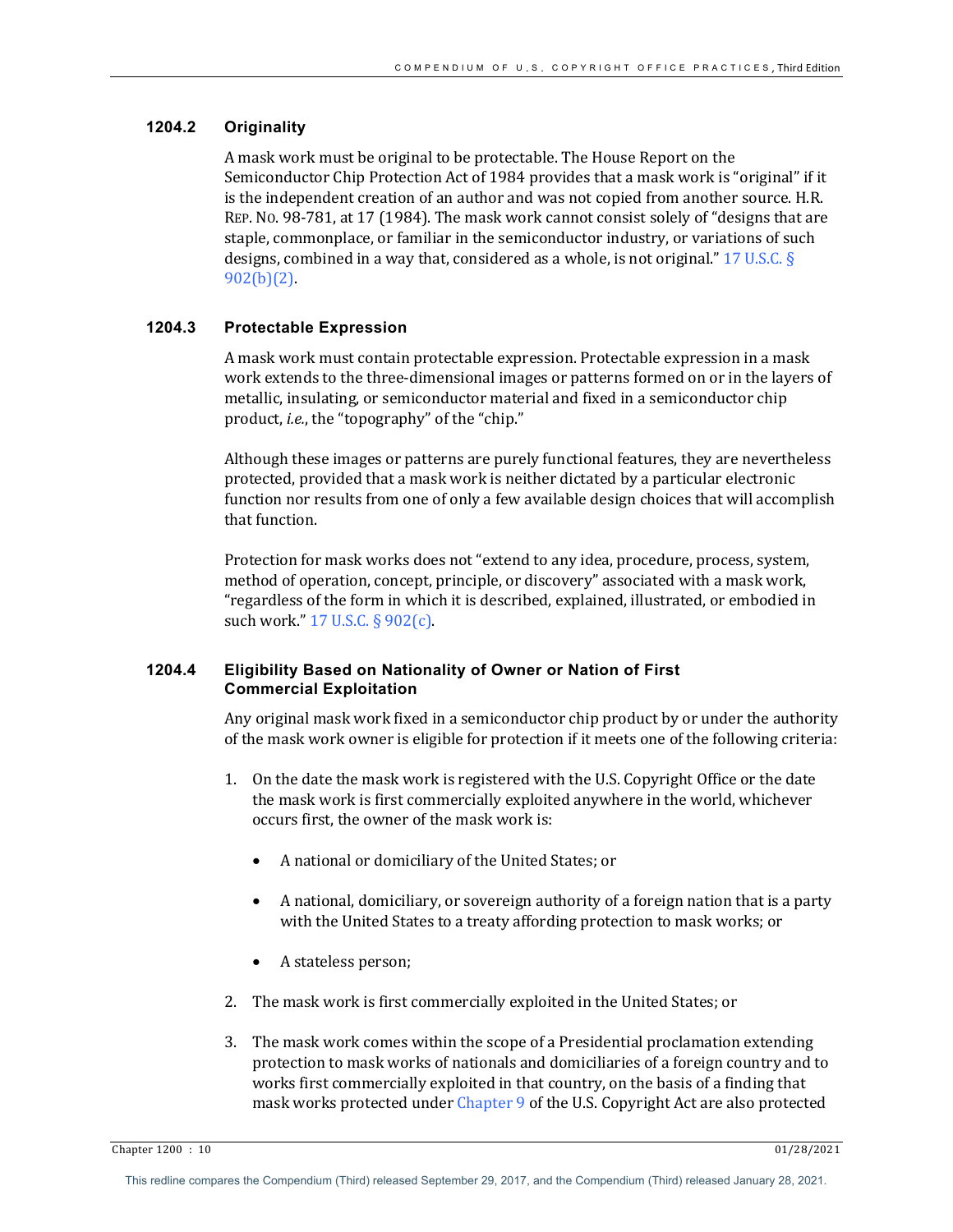in the particular foreign country, either under the principle of reciprocity or under the principle of national treatment.

#### 17 U.S.C.  $\S 902(a)$ .

To "commercially exploit" a mask work means "to distribute to the public for commercial purposes a semiconductor chip product embodying the mask work; except that the term includes an offer to sell or transfer a semiconductor chip product only when the offer is in writing and occurs after the mask work is fixed in the semiconductor chip product."  $17$  U.S.C. § 901(a)(5).

**NOTE:** All countries that are members of the World Trade Organization ("WTO") became eligible for mask work protection on June 1, 1996, under Presidential Proclamation 6780, which was issued on March 23, 1995. Additionally, that proclamation extended mask work protection to Australia, Canada, Japan, Switzerland, and the member states of the European Community as of July 1, 1995. *See* Proclamation No. 6780, 60 Fed. Reg. 15,844 (Mar. 27, 1995). A complete and current list of WTO members is maintained on the WTO's website. WTO's website.

## **1204.5 Registration**

Applicants must register a claim in a mask work to secure the protections discussed below in Section  $1207$ . For detailed information on how to register a claim in a mask work see Sections 1210 through 1214 below.

## **1204.5(A) Registration Required Within Two Years of First Commercial Exploitation**

To secure protection of a mask work for the entire ten-year term, owners must register their works with the U.S. Copyright Office within two years of the date on which the mask work is first commercially exploited, otherwise protection will be lost. 17 U.S.C. §  $908(a)$ . For example, a claim in a mask work that was first commercially exploited on March 15, 2013 must be received in the U.S. Copyright Office prior to or on March 15, 2015 in order to be protected.

## **1204.5(B) Effective Date of Registration**

The effective date of registration of a claim to protection in a mask work is the date on which an acceptable application, deposit of identifying material, and appropriate filing fee are received in the U.S. Copyright Office.  $17$  U.S.C. §  $908(e)$ .

## **1204.5(C) Benefits of Registration**

In addition to providing the protection discussed below in Section  $1207$ , registration of a claim in a mask work provides the following benefits:

A certificate of registration for a mask work issued by the U.S. Copyright Office constitutes *prima facie* evidence of the facts stated in the certificate and that the applicant has met the requirements for protection.

 $\frac{C_{\text{L}}}{C_{\text{L}}}\left(1/28/2021\right)$   $\frac{01}{28/2021}$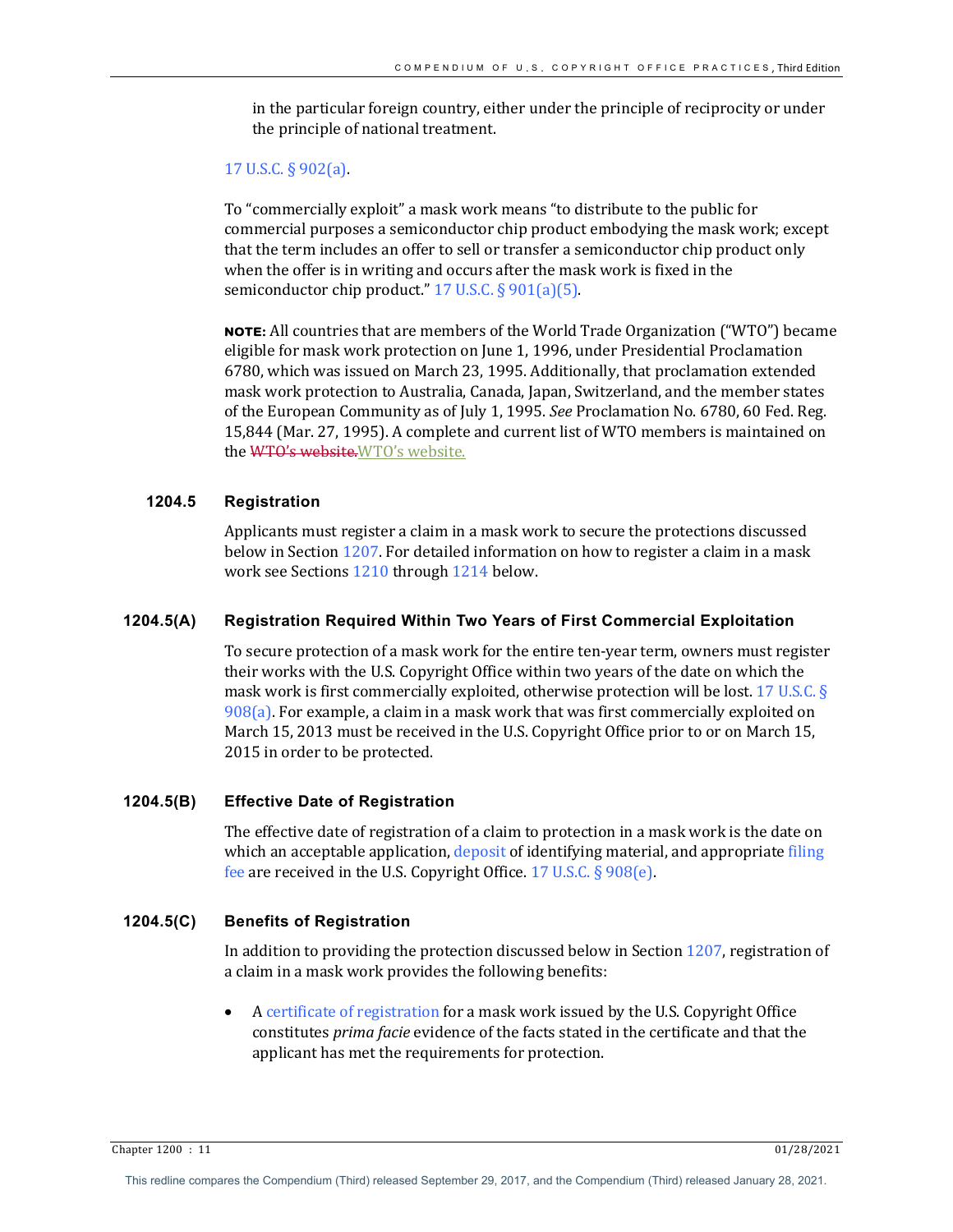• After a certificate of registration has been issued by the Office, the owner of the mask work or the exclusive licensee of all rights in the mask work may institute a civil action for infringement provided the infringement occurred after the commencement of the term of protection.

17 U.S.C. §§ 908(f), 910.

## **1205 Ineligible Mask Works**

# **1205.1** *De Minimis* **Authorship**

Sections  $902(b)(1)$  and  $(2)$  of the Act state that protection shall not be available to a mask work that is not original or that consists of designs that are staple, commonplace, or familiar in the semiconductor industry, or variations of such designs, combined in a way that, considered as a whole, is not original. The Office may question applications for mask works that appear to be very simple (consisting of only a few electronic components) if the Nature of Contribution statement or the deposit material indicate that the mask work is unoriginal, staple, commonplace, or familiar. The Office will refuse registration if it is clear from the deposit materials or from statements given in space  $8$ of the application that the mask work is unoriginal, staple, commonplace, or familiar.

# **1205.2 Claim Received More Than Two Years After the Date of First Commercial Exploitation**

As discussed in Section  $1204.5(A)$ , protection of a mask work is lost if a claim is not registered within two years of the date of first commercial exploitation of the mask work. Thus, the Office will refuse any claims received more than two years after the date of first exploitation. The Office will deem a claim timely received if the Office receives an acceptable completed application, deposit, and filing fee within the two-year period.

# **1206 Term of Protection**

Protection for a mask work commences on the date the mask work is registered with the U.S. Copyright Office or the date that the mask work is first commercially exploited anywhere in the world, whichever occurs first. Protection lasts for ten years (terminating at the end of the tenth calendar year after it began). 17 U.S.C.  $\S$  904.

## **1207 Exclusive Rights in Mask Works**

During the term of protection, the mask work owner has the following exclusive rights:

- To reproduce the mask work by optical, electronic, or any other means;
- To import or distribute a semiconductor chip product in which the mask work is embodied; and
- To induce or knowingly to cause another person to do any of the acts described immediately above.

## 17 U.S.C. § 905.

 $\frac{1}{28/2021}$  Chapter 1200 : 12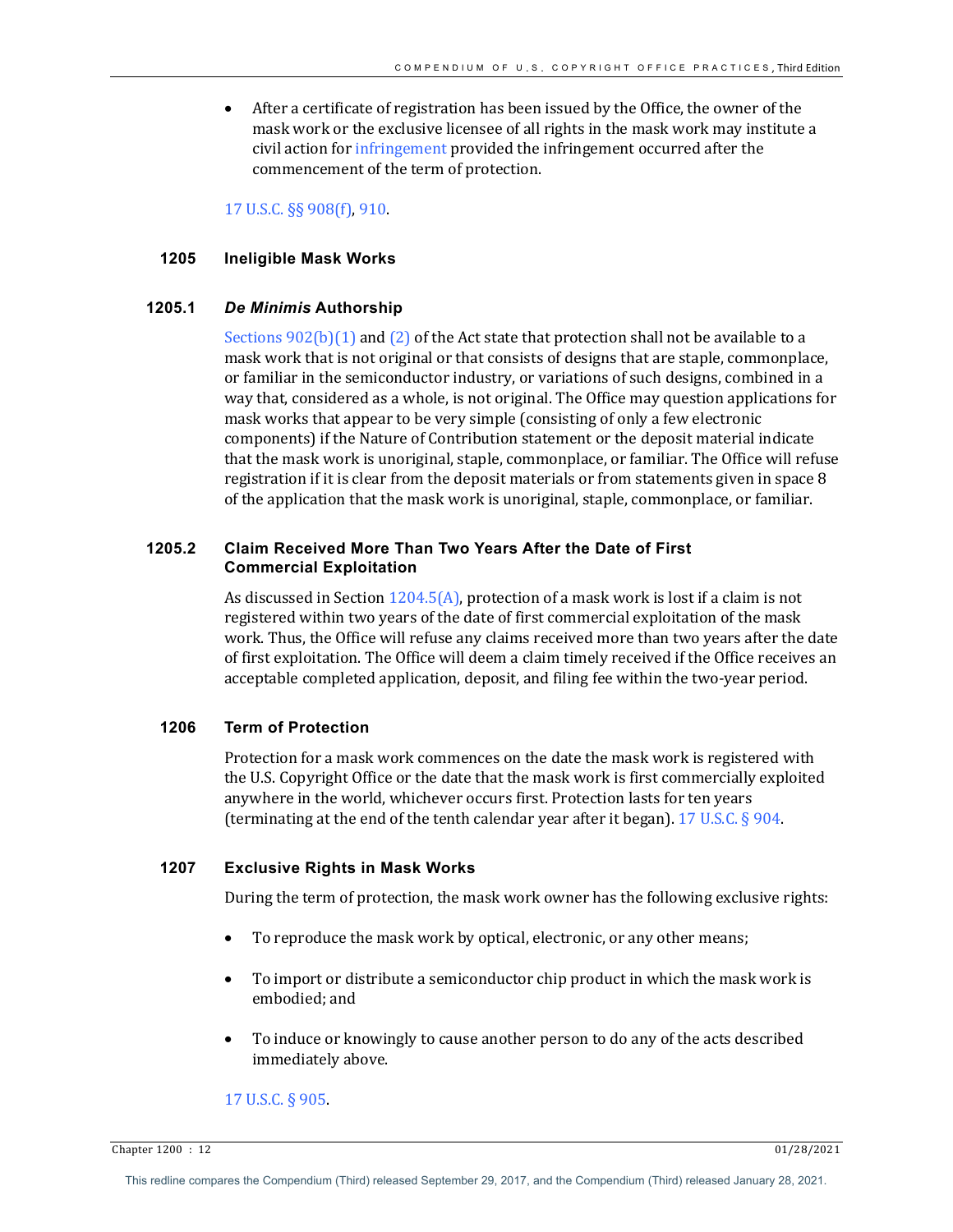## **1207.1 Limitation on Exclusive Rights: Reverse Engineering**

Chapter 9 permits reverse engineering of a mask work "solely for the purposes of teaching, analyzing, or evaluating the concepts or techniques embodied in the mask work or in the circuitry, logic flow, or organization of components used in the mask work." The person who performs legitimate reverse engineering can incorporate the results in an original mask work intended for distribution. 17 U.S.C.  $\S 906(a)$ .

# **1207.2 Limitation on Exclusive Rights: First Sale**

Purchasers of semiconductor chip products have the right to use and redistribute the chip products freely but not to reproduce the mask works embodied in the semiconductor chip product without the permission of the owner of the rights in the mask work. 17 U.S.C. § 906(b).

## **1208 Ownership in Mask Works**

The owner of a mask work is:

- The initial owner of the mask work, or
- The person who has obtained all of the rights in the mask work by transfer.

# 37 C.F.R. § 211.4(b)(2)(ii).

## **1208.1 Transfer of Ownership and Licensing of Rights in Mask Works**

The owner of the exclusive rights in a mask work may transfer all of the rights or license all or fewer than all of the rights. A transfer or license must be in writing and signed by the owner of the rights or by a duly authorized agent of the owner. The exclusive rights in a mask work also can be transferred by one of the following:

- Operation of law.
- Terms of a will.
- Intestate succession.

17 U.S.C. § 903(b).

# **1208.2 Recordation of Documents Related to Transfer and Licensing of Rights**

Documents related to the transfer of ownership in all of the rights in a mask work, or the licensing of one or more of the rights in a mask work may be recorded with the U.S. Copyright Office. For information on the recordation of documents related to ownership in a mask work, see Chapter 2300, Section 2309.

Chapter 1200 : 13 01/28/2021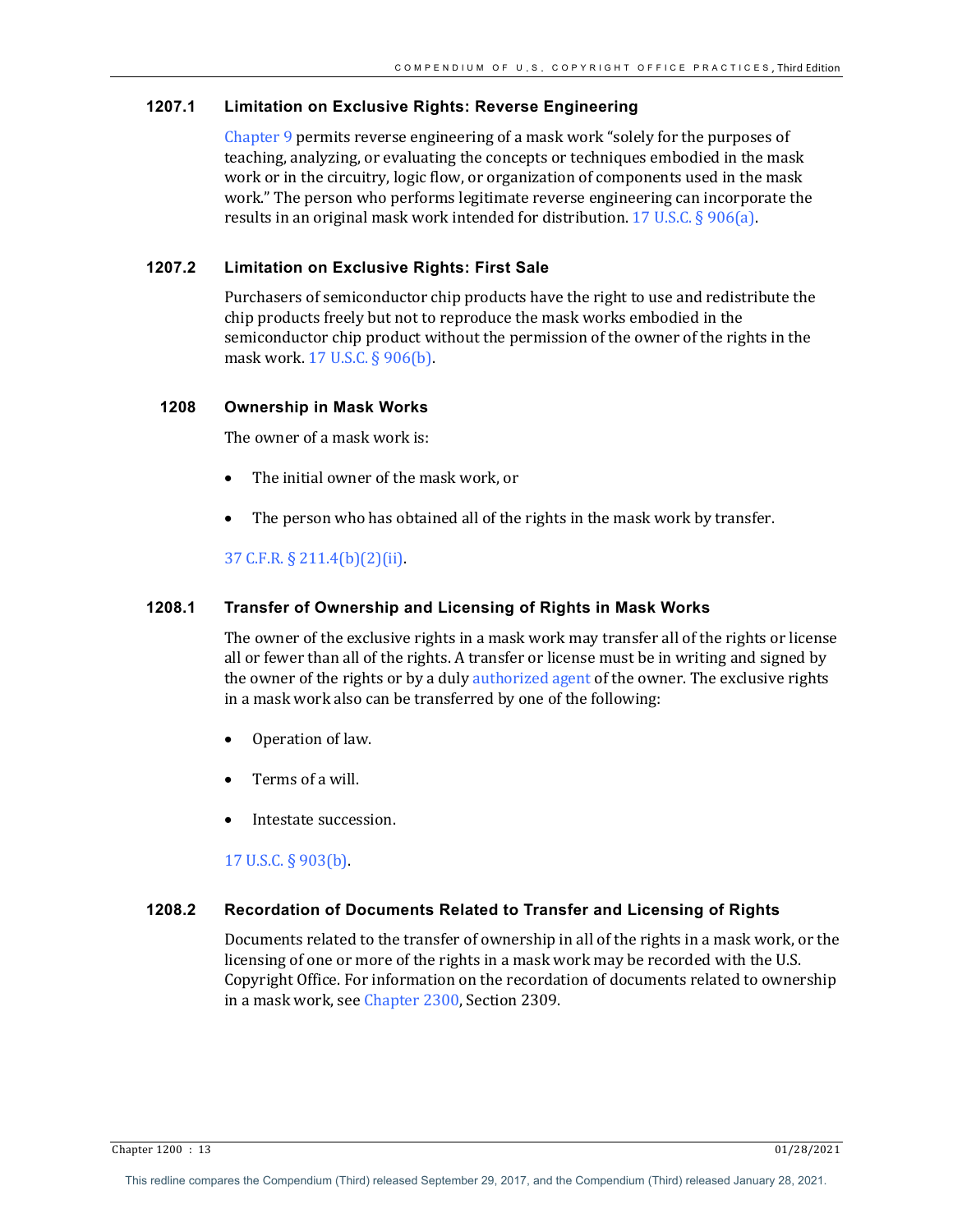## **1208.3 Ownership by the U.S. Government and Its Employees**

Federal protection does not extend to any mask work created by U.S. government employees as part of their official duties. The U.S. government, however, is not precluded from receiving and holding rights in a mask work.  $17 \text{ U.S.C.}$  § 903(d).

## **1209 Notice**

The owner of a protectable mask work may affix a notice of ownership to mask works in a manner and location that gives reasonable notice of the claim to protection. 17 U.S.C. § 909.

Notice is not a condition for protection of a mask work, but when properly affixed to a work, will provide *prima facie* evidence of notice of protection. 17 U.S.C. § 909(a).

#### **1209.1 Content of Notice**

To serve as *prima facie* evidence of notice of protection, the form of the notice shall consist of:

- The words "mask work," the symbol  $^*M^*$ , or  $\overline{M}$  (the letter M in a circle); and
- The name of the owner(s) of the rights in the mask work or an abbreviation by which the name is recognized or generally known.

## 17 U.S.C. § 909(b).

# **1209.2 Location of Notice**

The following specific methods of affixation and positions of the notice are acceptable:

- A gummed or other label securely affixed or imprinted upon the package or other container used as a permanent receptacle for the semiconductor chip product; or
- A notice imprinted or otherwise affixed in or on the top or other visible layer of the product.

#### 37 C.F.R. § 211.6.

# **1210 Registration Procedures**

Generally, only one registration of a claim is permitted for the same version of a mask work fixed in either (i) an intermediate form of any semiconductor chip product, or (ii) a final form of any semiconductor chip product.  $37 \text{ C.F.R.}$   $\S 211.4(c)(1)$ . Notwithstanding that general rule, owners of mask works that are created by adding metal-connection layers to unpersonalized gate arrays may separately register the entire unpersonalized gate array as well as any custom metallization layers.  $37$  C.F.R. § 211.4(c)(2).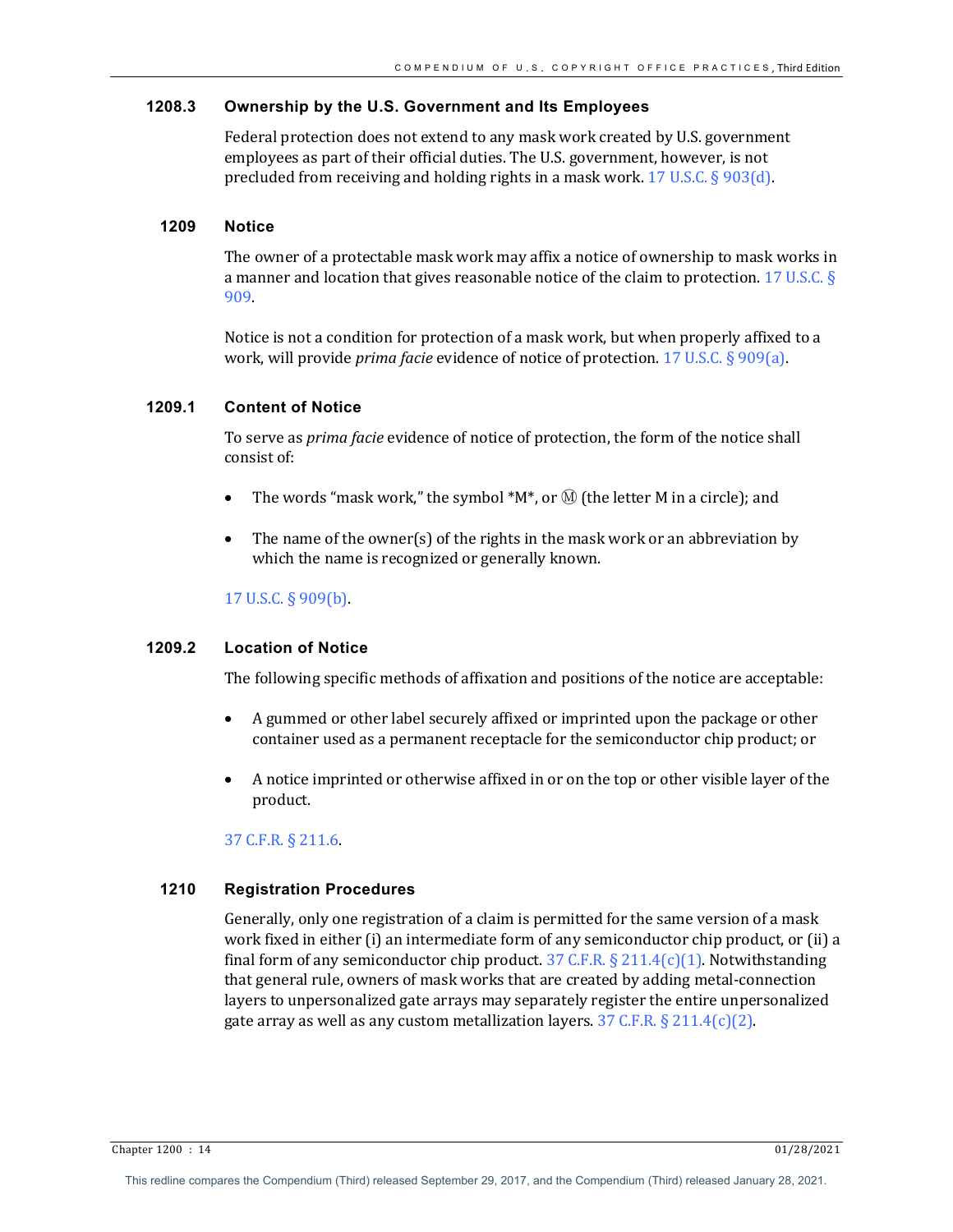# **1210.1 Registration in Most Complete Form Required**

Owners seeking registration of a mask work must submit the entire original mask work in its most complete form as fixed in a semiconductor chip product, with the exception of entire unpersonalized gate arrays and custom metallization layers (which may be registered separately).  $37 \text{ C.F.R.} \text{ § } 211.4(c)(2)$ . The "most complete form" means the stage of the manufacturing process that is closest to completion.  $37$  C.F.R. § 211.4(e).

# **1210.2 What to File: Required Elements for Registration**

Applications to register claims in mask works must contain the following three elements to be considered complete:

- A completed paper application using Form MW;
- A nonrefundable filing fee; and
- A deposit that contains identifying material.

# 37 C.F.R. § 211.4(b).

# **1210.2(A) Form MW**

Applicants must use Form MW to register a claim in a mask work. This form is available on the U.S. Copyright Office's website, and for free upon request to the Public Information Office.

Applicants also may request a hard copy Form MW from the U.S. Copyright Office's Public Information Office by using one of the following forms of contact information:

- *By telephone:* (202) 707-9100.
- In Person: James Madison Building, Public Information Office, Room LM-401, Monday through Friday, between the hours of 8:30 a.m. - 5:00 p.m. Eastern Time, except on federal holidays.
- *By U.S. Mail: Library of Congress, U.S. Copyright Office, 101 Independence Avenue* SE, Washington, DC 20559-6000.

All forms submitted to the Office must be clear and legible and suitable for automatic feeding through a photocopier. Forms not meeting this requirement will be returned.

For information on completing Form MW and the Office's practices regarding the examination of the application, see Section  $1212$  below.

# **1210.2(B) Filing Fee**

The current filing fee is set forth in the Office's fee schedule under the heading "Registration of a claim in a mask work (Form MW (mask works)."

Chapter 1200 : 15 01/28/2021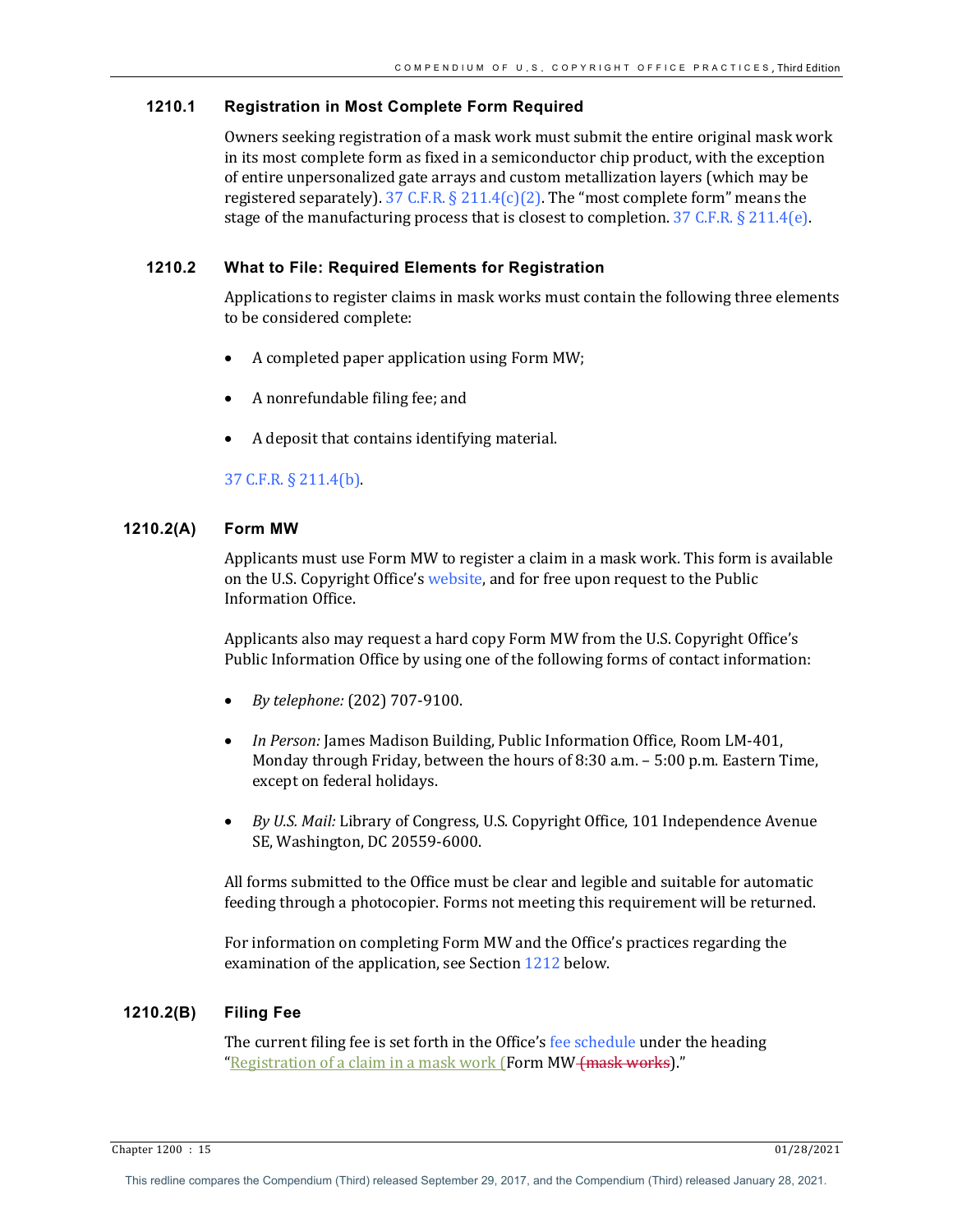For information concerning the methods for paying this filing fee, see Chapter 1400, Sections  $14031412.4$  and  $14031412.5$ .

## **1210.2(C) Deposit of Identifying Material**

The required deposit for a mask work consists of identifying material ("ID material"). The Register of Copyrights has broad authority to specify the identifying material to be deposited in connection with the claim for registration. In recognition of the need to preserve trade secrets or avoid public disclosure of sensitive information embodied in various identifying materials, the Office's regulations provide different deposit options, depending upon whether the mask work has been commercially exploited and whether the deposit contains trade secret material. The U.S. Copyright Office encourages the fullest disclosure of the mask work within the deposit options established by the regulation.  $37$  C.F.R.  $\S$  211.5.

For more information on how to prepare the deposit for a mask work, see Section 1213 below.

# **1211 Who May File Form MW?**

An application to register a claim in a mask work may be filed by  $(i)$  the owner of the mask work or (ii) her or his authorized agent.  $37$  C.F.R. § 211.4(b)(2).

## **1212 Completing the Application**

This Section provides tips on how to complete each section of Form MW.

# **1212.1 Space 1: Title of this Work**

The title should clearly identify the mask work being claimed.

## **1212.1(A) Symbols in the Title**

The applicant should provide a title comprised of alphanumeric letters and numbers. Common keyboard symbols may also be accepted, but if the title includes less frequently used symbols, such as Greek letters, the symbols will be identified as "[symbol]" in the record.

## **1212.1(B) Descriptive Titles**

Titles that are merely descriptive are acceptable.

## *Examples:*

- A title that describes the intended uses of the mask work.
- A title that describes the functions that the mask work performs.

 $\frac{61}{28/2021}$  Chapter 1200 : 16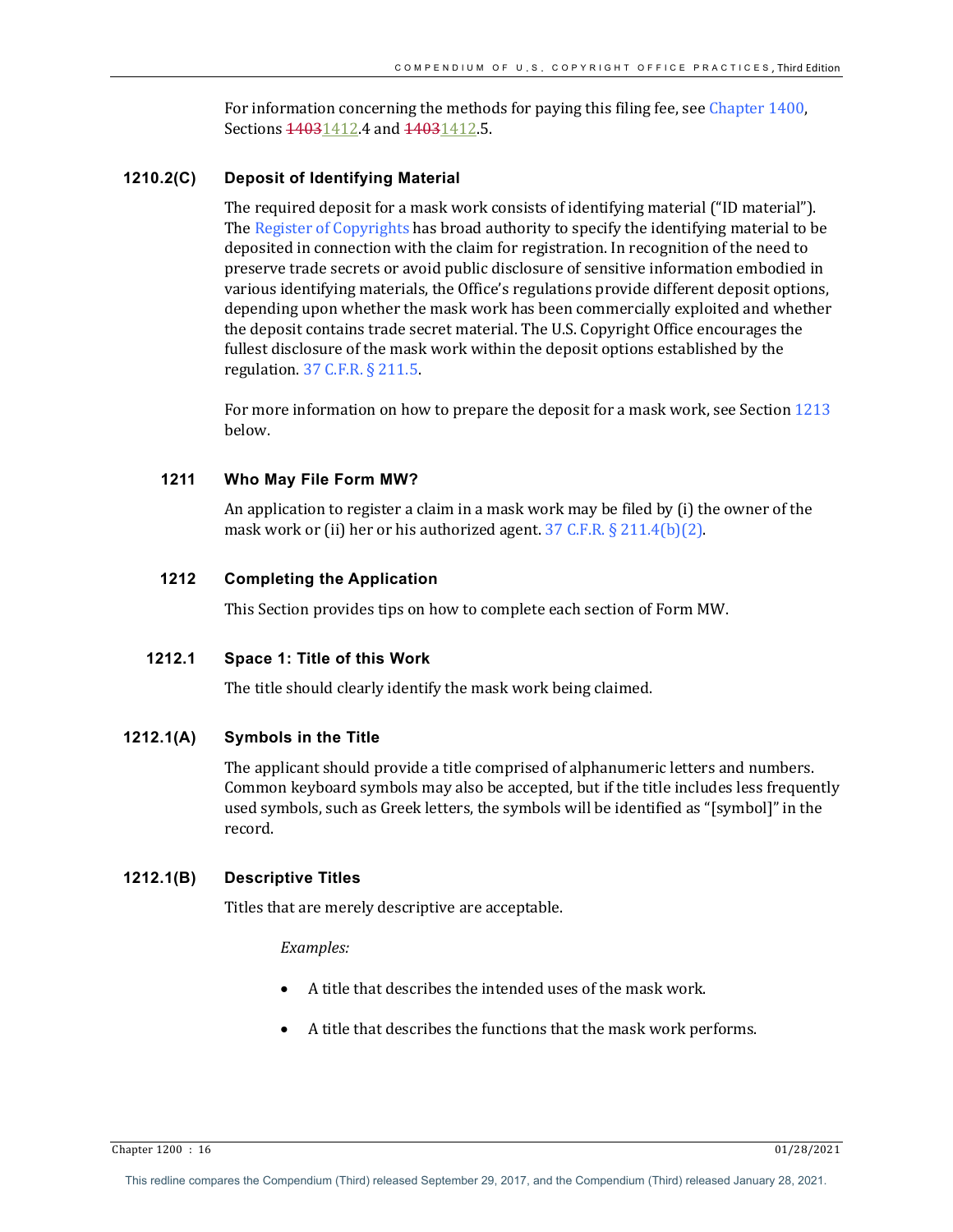#### **1212.1(C) Title for More Than One Mask Work Given**

Only one mask work may be registered on a single application form with one set of chips. However, in cases where the mask works are substantially identical (*i.e.*, the differences are *de minimis*), the U.S. Copyright Office will allow applicants to refer to substantially identical mask works in the "Additional Information" space of Form  $MW/CON$  (a continuation form for Form MW). For example, the applicant may state "Mask work substantially identical to those contained in [titles of other mask works]."

The deposit, however, must be limited to the single mask work identified in space 1 (*i.e.*, only one set of visual representations, and one set of four chips).

# **1212.1(D) Variance Between the Title in Space 1 and Titles/Numbers Appearing on the Deposit**

As a general rule, the U.S. Copyright Office will not automatically question **variances** variances between the title provided on the application and titles/numbers appearing on the deposit, unless other circumstances suggest an error. Ordinarily, the Office will annotate space 1 with an indication of the title/number appearing on the deposit. If the registration specialist communicates with the applicant for other reasons, however, he or she may ask the applicant to confirm that the correct materials have been deposited.

# **1212.2 Space 2: Nature of Deposit**

The applicant should complete this space in all cases by describing what is contained in the deposit material.

#### *Examples:*

- Composite plot.
- Four chips and composite plot.
- Four chips and seventeen single layer plots.

## **1212.2(A) Space 2 Is Blank or Incomplete**

Space 2 asks the applicant to describe the nature of the deposit, *i.e.*, a short description of the object deposited as ID material. If space 2 is blank or incomplete, the registration specialist may annotate space 2 without contacting the applicant when the nature of the deposit is clear from reviewing the deposit materials.

#### *Example:*

If only "plots" appears in space 2, and chips have also been deposited, the registration specialist may annotate space 2 with " and four chips" and space 5 with "Added by Copyright Office."

Chapter 1200 : 17 01/28/2021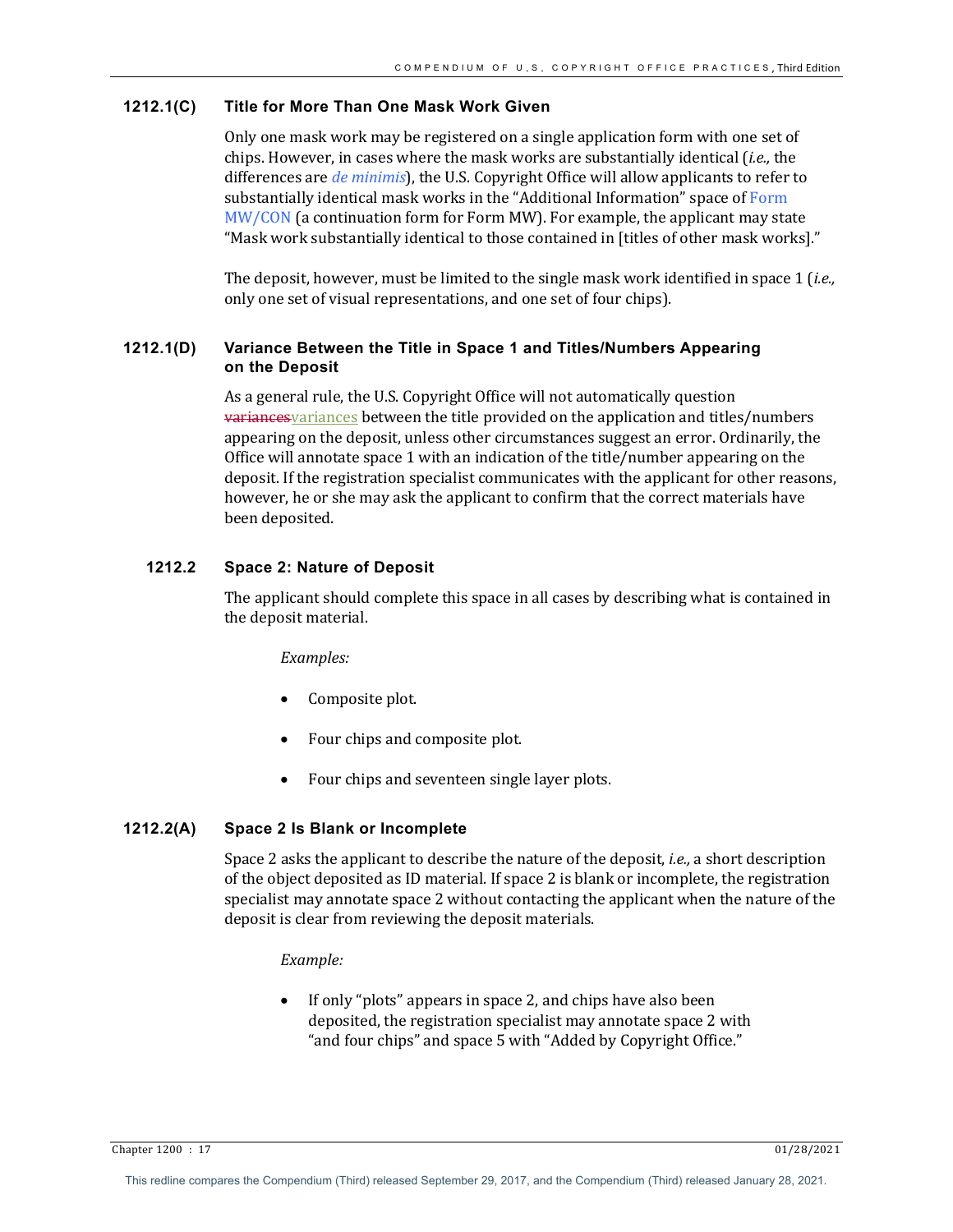## **1212.2(B) No Numeric Totals Required**

The applicant may identify the number of individual layer plots or semiconductor chip products contained in the ID material (although providing this information is optional). For example, "plots and chips" is an acceptable description.

## **1212.2(C) Variance in Number of Chips**

If the number of chips deposited differs from the number indicated in space 2, the registration specialist will annotate space 2 with the number actually deposited.

#### **1212.2(D) Chips Deposited for Non-Commercially Exploited Mask Work**

For mask works that have not been commercially exploited, the applicant may include chips in the ID material (although this is optional). Should the applicant choose to deposit chips without stating so on the application, the registration specialist will add this information to space 2 without communicating with the applicant.

#### **1212.2(E) Variance in Number of Plots**

If the deposit contains a different number of plots than is indicated in space 2, the registration specialist will communicate with the applicant.

## **1212.2(F) Space 2 Refers to a "Composite Plot," but Individual Layer Plots Deposited (or** *Vice Versa***)**

If the application refers to composite  $plot(s)$  and the deposit contains individual layer plot(s) or *vice versa*, and it is clear that the correct plot(s) has been deposited, the registration specialist will annotate space 2 to reflect the correct nature of the deposit.

# **1212.3 Space 3: Name(s) and Address(es) of Current Owner(s)**

The applicant must provide the name(s) and address(es) of the owner(s) of the mask work. As mentioned in Section  $1208$ , the owner of a mask work is either the initial owner or a person who has obtained all of the exclusive rights in the mask work by transfer. A transferee of less than all of the exclusive rights, or the licensee of all or less than all of these rights, is not considered an owner.

# **1212.3(A) Omission of Name of Owner(s)**

If the applicant fails to provide the name of the owner(s) in space 2, the registration specialist will communicate with the applicant to obtain that information, which may delay the examination of the application.

# **1212.3(B) Omission of Address**

If the applicant fails to provide an address in space 2, but provides an address in spaces 9 or 12, and it is reasonable to assume that it is the current owner's address, the registration specialist may accept the application. If there is any doubt that the current owner's address appears elsewhere on the application, the registration specialist will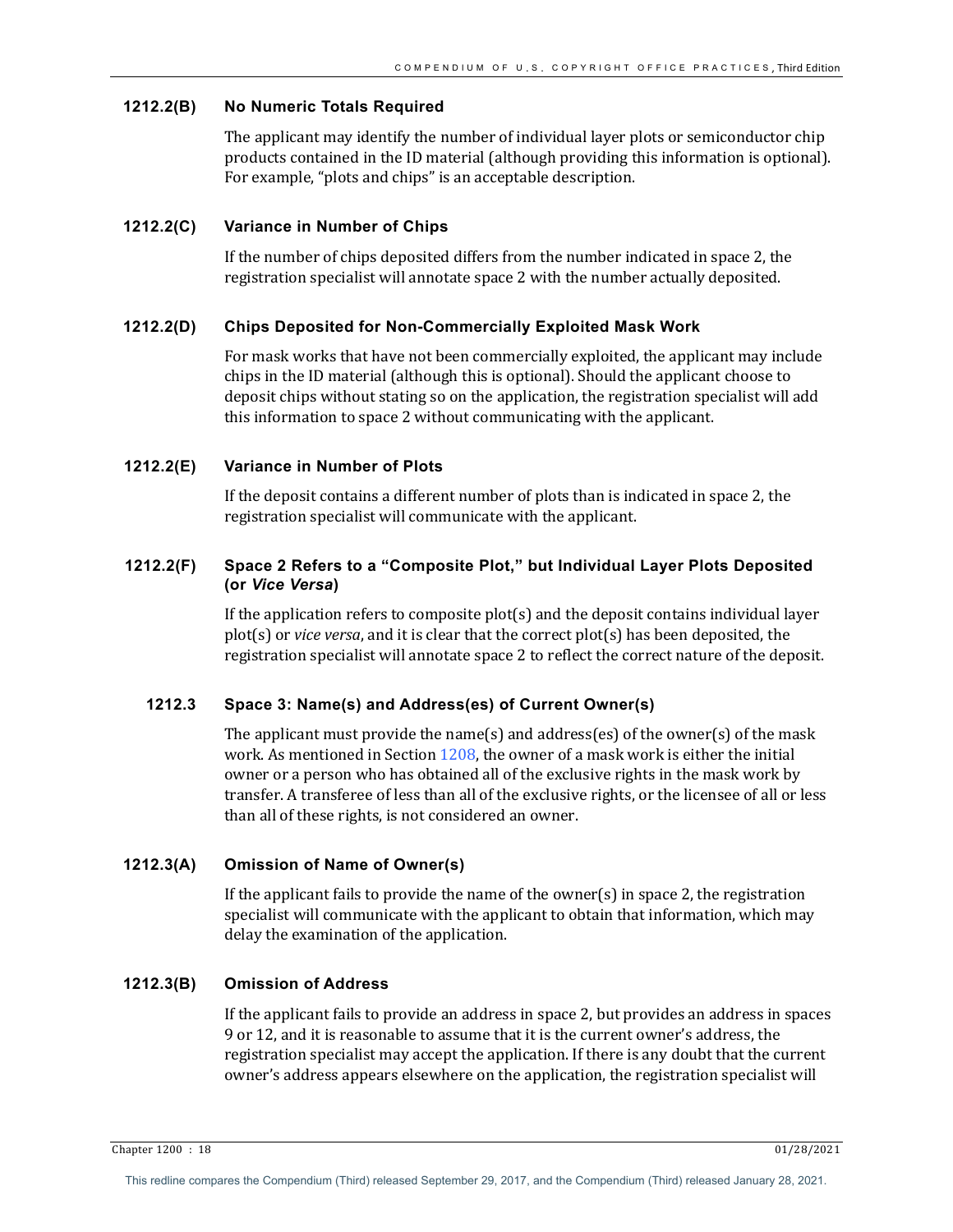communicate with the applicant to verify the correct address and may annotate space 3 with the correct information.

## **1212.3(C) More Than One Current Owner in Space 3**

More than one owner may be identified in space 3, but the information must be clear and complete. If the names are not clearly separated or are otherwise incomplete, the registration specialist will communicate with the applicant to ascertain the correct information and, if the information is illegible, will ask the applicant to complete a new Form MW and Form MW/CON.

# **1212.4 Space 4: Citizenship or Domicile of Current Owner(s)**

The nation of citizenship or domicile of the current owner(s) provided in space 4 establishes eligibility only if the mask work has not been commercially exploited. If the applicant states that the mask work has been commercially exploited, space 6 or space 7 will determine whether eligibility has been established. For more information on eligibility, see Section 1204.4 above.

# **1212.5 Space 5: Derivation of Ownership**

Space 5 provides three boxes, "a  $($ ,  $)$ "," and "b  $($ ,  $)$ "," and "c  $($ ,  $)$ "." This space should be completed as follows, depending on the ownership status of the applicant:

- The applicant should check box "a" if the owner is the employer of a person who created the mask work within the scope of his or her employment.
- The applicant should check box "b" if the owner acquired the rights by transfer from the creator, employer or legal representative.
- The applicant should check box "c" if the owner is the legal representative of the deceased or legally incapacitated creator.

# **1212.5(A) Neither Box "a" Nor "b" Is Checked**

It is acceptable to leave space 5 blank only if the current owner is a living individual who created the mask work, *i.e.*, not a legal entity or deceased person. If the owner acquired ownership as the employer of the creator or by transfer from the original owner, the applicant must check box "a" and/or box "b."

## **1212.5(B) Both Boxes "a" and "b" Are Checked**

Both boxes "a" and "b" may be correctly checked if the owner acquired the rights to the mask work by transfer (box "b") and then modified the work (box "a"), or if the owner developed the mask work in association with another entity and the other entity transferred its rights to the owner identified in the application.

# **1212.5(C) Acquisition of Rights by Transfer (Box "b")**

Box "b" should be checked if ownership was obtained by a written transfer. To be effective, a transfer of a mask work must be by a written instrument that has been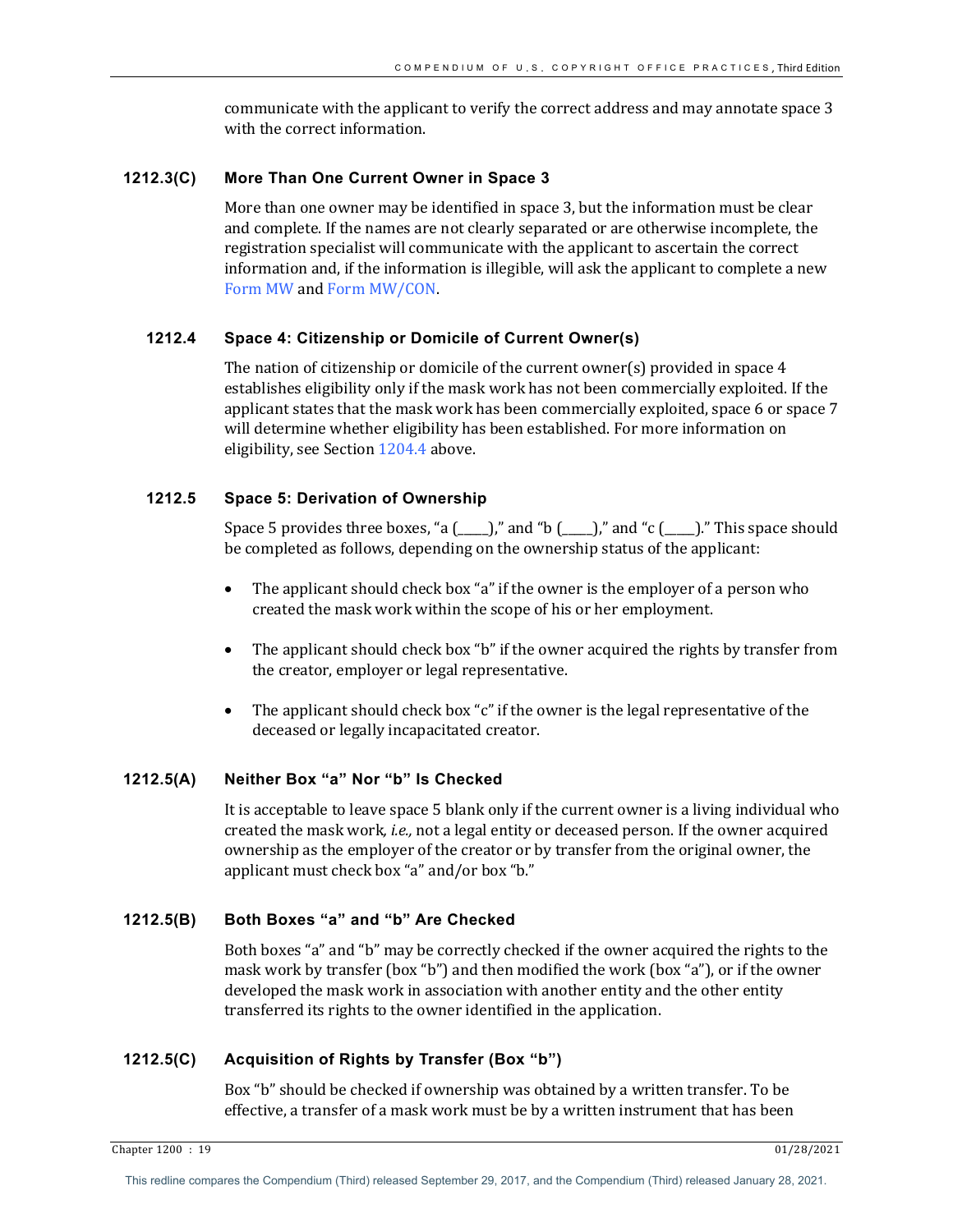signed by the owner or the owner's authorized agent.  $17 \text{ U.S.C.} \S$  903(b). The U.S. Copyright Office does not require the applicant to deposit the document of transfer, although the applicant may record the document with the Office. For more information on recordation, see Chapter 2300, Section 2309.

## **1212.6 Space 6: Date and Nation of First Commercial Exploitation**

If the mask work has been commercially exploited, then the applicant must provide the complete date of first commercial exploitation in space 6. If the applicant has left space 6 blank, the registration specialist may communicate with the applicant to determine whether the mask work has been commercially exploited and will amend and annotate space 6, as appropriate, which will delay the examination of the application.

As discussed in Section  $1205.2$ , a claim received more than two years from the date of first commercial exploitation is ineligible for registration. If, however, the two-year period ends on a day on which the U.S. Copyright Office does not receive mail (*e.g.*, a Sunday or government holiday), the two-year period is extended to the next business day. 

#### **1212.6(A) Incomplete Date of First Commercial Exploitation**

Applicants must provide a complete date of first commercial exploitation (month, day, and year). An approximation is acceptable so long as it is complete. To be acceptable, a complete approximate date should be prefaced by one of the following statements:

- On or about
- Approximately
- No later than
- No earlier than

#### **1212.6(B) Date but No Nation Provided**

If the first commercial exploitation of the mask work has occurred, the applicant must provide the nation of first commercial exploitation to establish eligibility.

## **1212.6(C) Nation but No Date Provided**

If the applicant provides a nation of first commercial exploitation without providing a date of first commercial exploitation, the U.S. Copyright Office will communicate with the applicant to determine whether first commercial exploitation has occurred.

## **1212.6(D) Future Date of First Commercial Exploitation**

If the applicant provides a date of commercial exploitation that is later than the date on which the claim was received by the U.S. Copyright Office, the registration specialist will communicate with the applicant to clarify the facts of exploitation. If the date has passed and is confirmed to be correct, the specialist will annotate the application to state that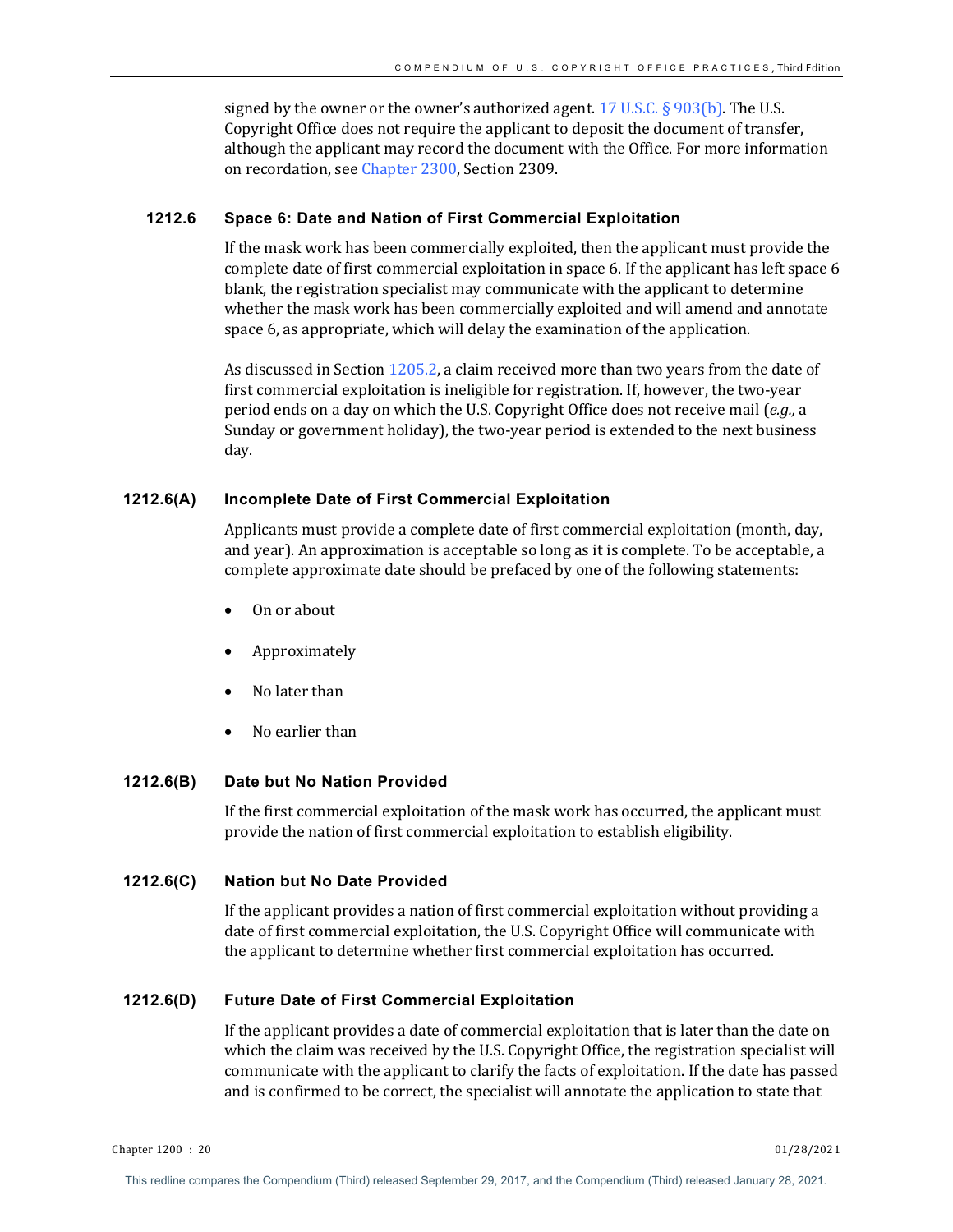the date has been confirmed. If first commercial exploitation has occurred, but on a different date, the specialist will correct the date and annotate the application accordingly. If the mask work has not yet been commercially exploited, the specialist will delete the date and nation of first commercial exploitation and annotate the application accordingly.

## **1212.6(E) Applicant Left Space 6 Blank, but Completed Space 7**

If space 6 is incomplete or blank but space 7 is complete, the registration specialist will communicate with the applicant to determine whether the mask work has been commercially exploited. The specialist will amend and annotate space 6 or 7 to reflect, as appropriate, the accurate information.

# **1212.7 Space 7: Citizenship or Domicile of Owner at the Time of First Commercial Exploitation**

An applicant should complete this space only if eligibility has not been, or cannot be, established in Space 4 (Citizenship or Domicile of Current Owner), or Space 6 (Nation of First Commercial Exploitation). For more information on eligibility see Section  $1204.4$ above.

# **1212.8 Space 8: Nature of Contribution**

Applicants must complete this space. The applicant should describe the new, original contribution to the mask work made by the claimed owner. In addition, the applicant should identify any preexisting mask work(s) that the mask work being claimed is based on or incorporates. For purposes of registration, a preexisting mask work is a previously commercially exploited or previously registered mask work.

#### *Examples:*

- Entirely new mask work.
- Revised version of previous registered mask work entitled XYZ500.
- Improved layout of previously exploited Maxi Chip.

## **1212.8(A) Description Indicates That the Mask Work Is "Original" or "Entirely New"**

If the mask work is not based on a preexisting mask work, the applicant may state "original" or "entirely new" or the like. The registration specialist will not question such a statement unless information elsewhere in the registration materials suggests otherwise. 

#### **1212.8(B) Mask Work Is Based on or Incorporates a Preexisting Mask Work**

If the mask work for which protection is sought is based on or incorporates a preexisting mask work, the applicant may make note of that in space 8, in addition to stating the new, original contribution that forms the basis of the claim. In such cases, the preexisting mask work may be described simply by the title or previous registration number.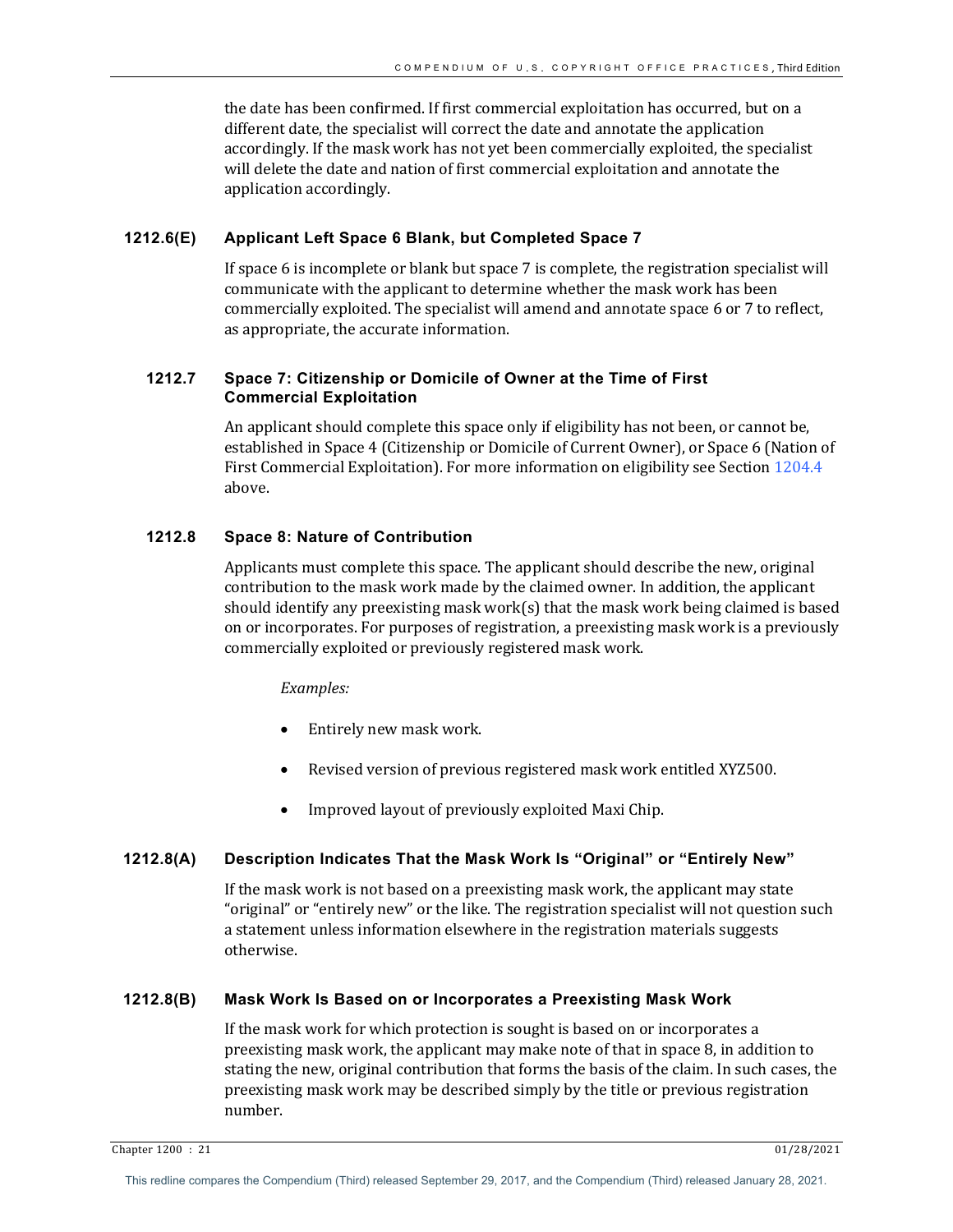#### *Examples:*

- Modification of mask work contained in MW 12.348.
- Modification of XJ254.

#### **1212.8(C) Description Limits the Claim with No Indication of Preexisting Material**

The U.S. Copyright Office's regulations require applicants to register a single claim in the most complete form of the mask work in existence at the time of registration, so long as the elements claimed are original and have not previously been commercially exploited or previously been registered. Applicants may not divide a single mask work into multiple registrations unless different portions of the mask work were first commercially exploited on different dates. *See* 37 C.F.R. § 211.4(d). There is one exception: a 1991 amendment to the regulations permits separate registrations of an unpersonalized gate array and the custom metallization  $layer(s)$  despite the existence of a completed final form that combines the two. 37 C.F.R.  $\S 211.4(c)(2)$ .

## **1212.8(D) Description Clearly Presents a Claim in the Functions or Uses of the Semiconductor Chip Product Embodying the Mask Work**

A description of the mask work that clearly presents a claim in the functions or uses of the semiconductor chip product embodying the mask work goes beyond the scope of protection. *See* 17 U.S.C.  $\S 902(c)$ . In such cases, the registration specialist will communicate with the applicant to amend space  $8$  so that it clearly limits the claim to the mask work contained within the chip.

## **1212.8(E) Description Contains Technical Terminology**

An applicant can include technical terminology that includes descriptions of functionality in the contribution of authorship statement if it is clear that the applicant is not claiming protection for authorship beyond the scope of mask work protection. *See* 17 U.S.C. § 902(c).

# **1212.9 Space 9: Contact Person for Correspondence about the Claim**

In space 9, the applicant should provide the name and address of the person the Office should contact if the registration specialist has questions or concerns regarding the claim. If space 9 is blank or incomplete, the specialist will register the claim if it is otherwise acceptable and there is no need to correspond with the applicant, and if an address is provided in space 12. If no address is provided the registration specialist will communicate with the applicant to obtain the address, which may delay the examination of the application.

## **1212.10 Space 11: Certification**

#### **1212.10(A) Signature Required**

The application must contain thea handwritten signature of the applicant, accompanied by the, typed, or printed name of that personsignature certifying that the applicant is

Chapter 1200 : 22 01/28/2021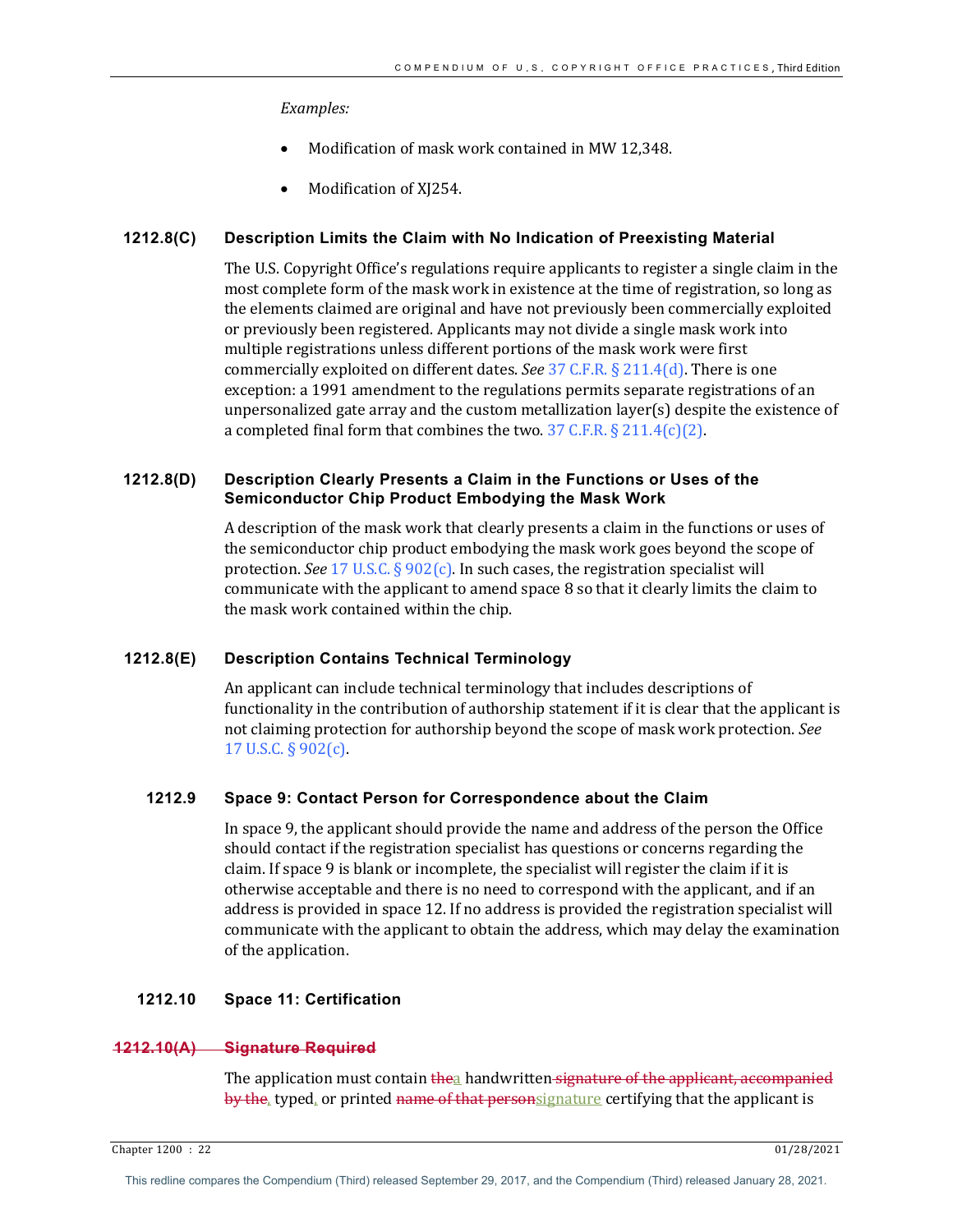authorized to submit the application and that the statements made are correct to the best of that person's knowledge. If the signature is handwritten it must be accompanied by the typed or printed name of that person.

A signature anywhere within the boundaries of space 11 is acceptable; signatures outside space 11 are unacceptable.

The applicant may be either the owner of the mask work or the duly authorized agent of the owner.  $37$  C.F.R.  $\S 211.4(b)(2)$ .

#### **1212.10(B) Dispersed Signature**

A signature anywhere within the boundaries of space outside space 11 are unacceptable.

## **1212.10(C) "Typed Signature" Space Hand Printed or Blank**

The regulations for mask work registration require that the typed or printed name of the applicant accompany the signature.  $37$  C.F.R. § 211.4(b)(3)(ii).

## **1212.10(D) Certification Date**

A certification date is not required. However, if the application provides a certification date later than the receipt date or precedes the date of first commercial exploitation, the registration specialist will communicate with the applicant to confirm the facts stated on the application.

# **1212.11 Space 12: Mail Certification To**

Applicants must complete this space to ensure prompt delivery of the certificate of registration. If it is left blank and the U.S. Copyright Office received other claims from the same applicant with space 12 is completed, the registration specialist may add the same address with an annotation and may register the claim without communicating with the applicant. If the address can be determined with certainty from space 4, space 6, or from a cover letter, the specialist may add that address to space 12 with an annotation without communicating with the applicant. Otherwise, the registration specialist will communicate with the applicant to obtain the correct address, provided a telephone number, mailing address, or email address has been given in space 9 of the application.

#### **1213 Preparing the Deposit Material**

The required deposit material for mask works is identifying material. The required contents of the ID material vary depending on (i) whether the work has been commercially exploited, or (ii) whether the work contains trade secrets.

As stated above in Section  $1204.4$ , commercial exploitation is defined as the distribution of a semiconductor chip product embodying a mask work to the public for commercial purposes. The term includes an offer to sell or transfer the mask work when the offer is in writing and occurs after the mask work is fixed in the semiconductor chip product.  $17$ U.S.C.  $\S 901(a)(5)$ .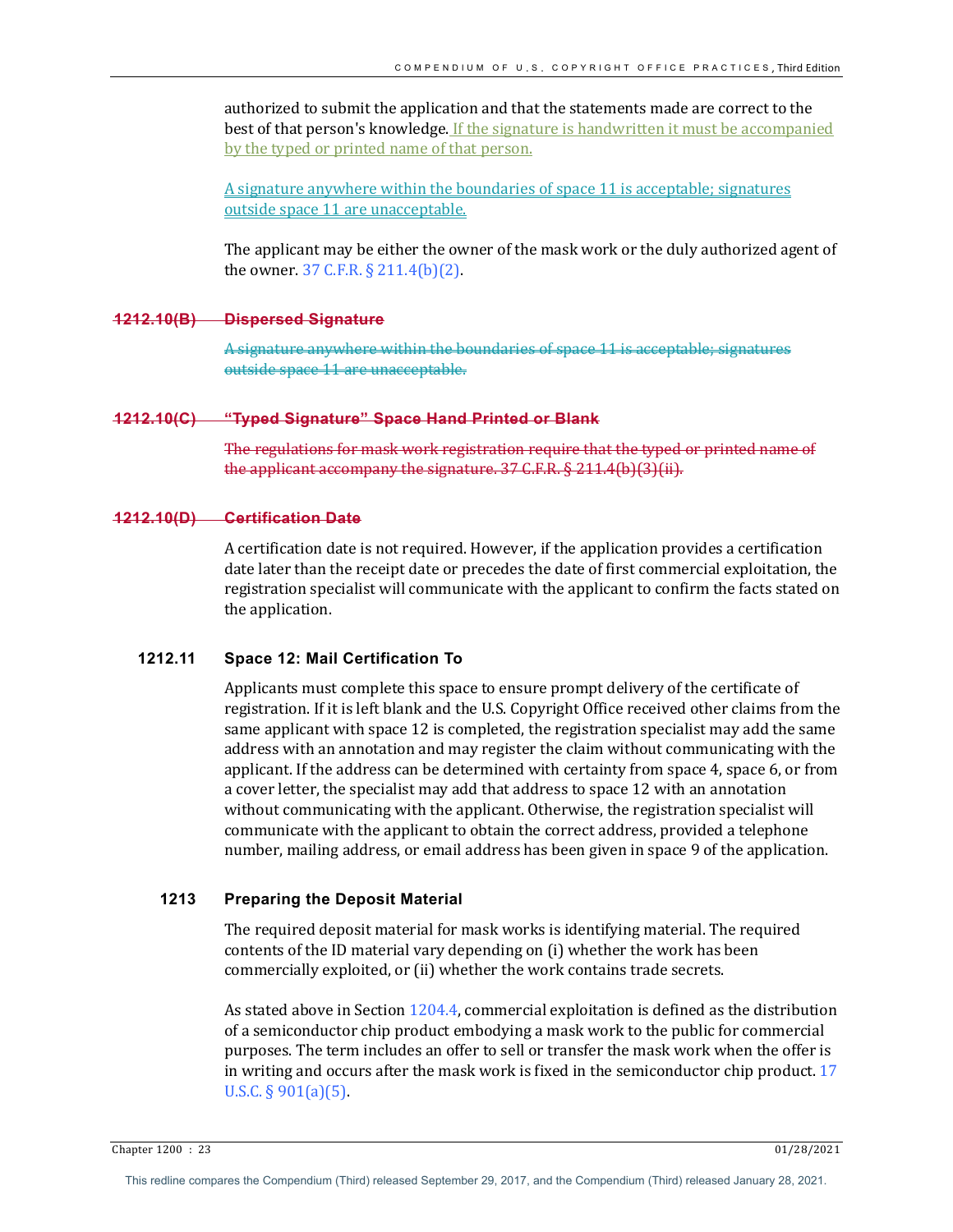Where an applicant makes a claim that the identifying materials normally required to be deposited contain information that is subject to trade secret protection, certain material may be withheld from the deposit of identifying material.

A discussion of identifying material for commercially exploited mask works containing trade secrets is set forth in Section  $1213.2$  below. A discussion of identifying material for mask works that have not been commercially exploited but contain trade secret material is set forth in Section  $1213.4$  below.

All visually perceptible representations should be reproduced at a magnification sufficient to reveal the basic circuitry design of the mask work and should be at least twenty times the actual size. Poor resolution plots will be questioned, which could delay the effective date of registration. Large visually perceptible materials are acceptable if they can be folded or cut into a roughly  $8\frac{1}{2}$  inches by 11 inches format and are storable in a 12 inches by 15 inches envelope.

Titles should be placed on all identifying materials so that applications and deposit materials can be matched.

# **1213.1 ID Material for Commercially Exploited Mask Works**

For a commercially exploited mask work, the applicant is required to submit the following as identifying material:

- Four chips (dies) as first commercially exploited; and
- One full set of visually perceptible representations of each layer of the mask work.

37 C.F.R.  $\S 211.5(b)(1)$ . The U.S. Copyright Office will accept the deposit of loose chips in plastic containers or plastic bags, defective chips (commonly marked with a dot on the surface of the chip), and chips in pronged housings. The Office will not accept the deposit of chips in wafer format. Chips that do not appear to be integrated into a semiconductor substrate will be questioned.

Regarding the visually perceptible representations, the applicant may elect to deposit plastic color overlays, composite plots, or photographs of each layer of the mask work, or any combination thereof. Id.

# **1213.2 ID Material for Commercially Exploited Mask Works Containing Trade Secrets**

If the commercially exploited mask work contains trade secrets, the identifying material should consist of:

- Four chips as first commercially exploited;
- Color overlays, plots, or photographs for all other layers; and
- Special "identifying portions" for no more than two of each of the five layers of the mask work in which trade secrecy is claimed.

 $\frac{1}{28}/2021$  01/28/2021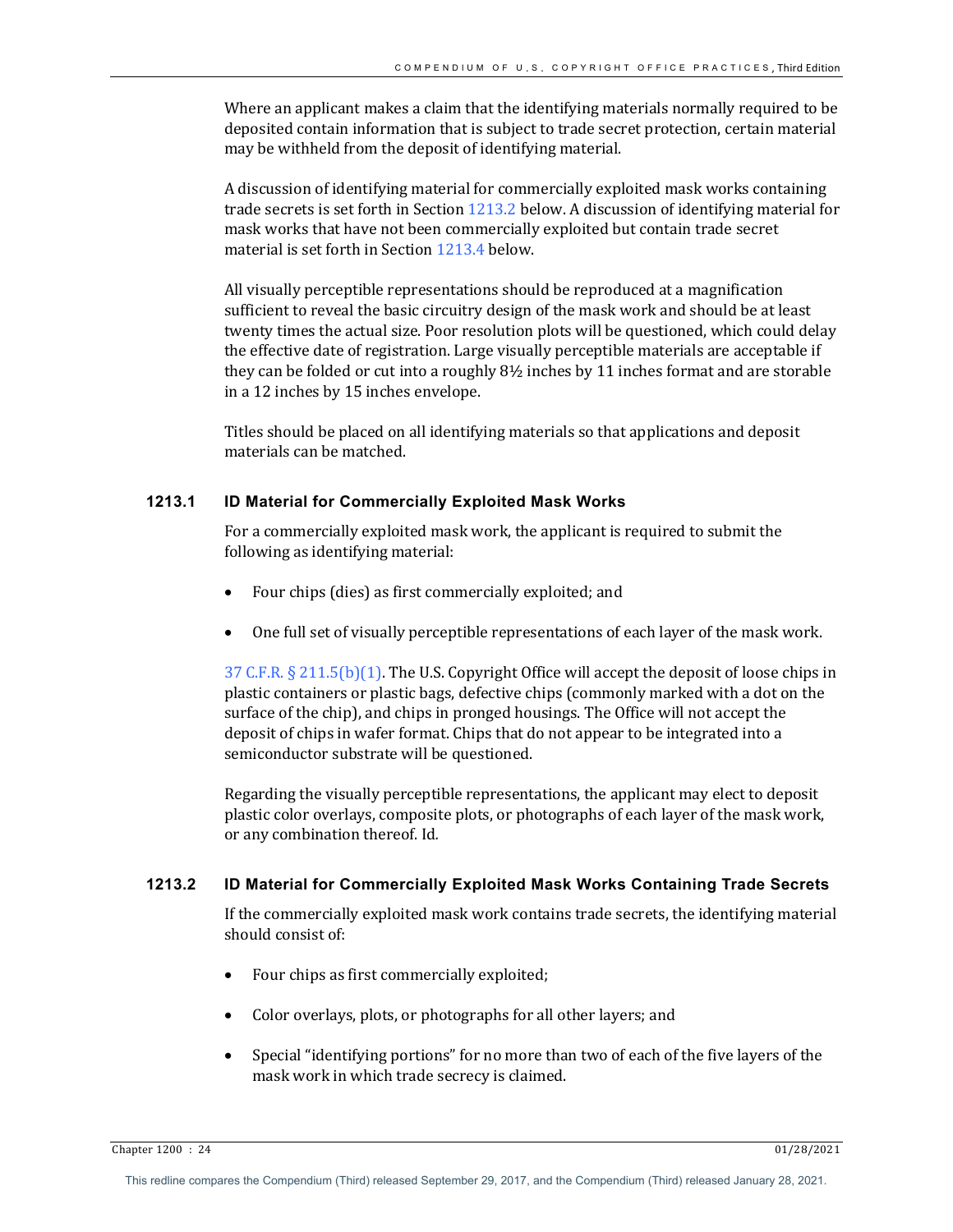Specifically, the identifying portions should consist of  $(i)$  a printout of the mask work design data pertaining to each withheld layer, reproduced in microform, or (ii) visually perceptible representations, such as sets of plastic color overlay sheets, drawings or plots in composite form on a single sheet or on separate sheets, or photographs of each layer of the masks in which portions maintained under a claim of trade secrecy are blocked out, provided that the remaining portions are greater than the blocked out portions. 37 C.F.R.  $\S 211.5(c)(1)(i)$ -(ii).

# **1213.3 ID Material for Mask Works That Have Not Been Commercially Exploited: Mask Work Contains More Than Twenty Percent of Intended Final Form**

If a mask work has not been commercially exploited and if the contribution in which registration is sought represents twenty percent or more of the area of the intended final form, the applicant is required to submit one full set of either plastic color overlays or composite plots of each layer of the semiconductor chip product. In addition, the applicant may deposit up to four representations of the most complete form as fixed in a chip product, although chips (dies) are not required for registration.  $37$  C.F.R. §  $211.5(b)(2)(i)$ .

**NOTE:** Regarding the visually perceptible representations, the applicant may elect to deposit plastic color overlays, composite plots, or photographs of each layer of the mask work, and any combination thereof.

# **1213.4 Mask Works Not Commercially Exploited Containing Trade Secrets**

If a mask work that has not been commercially exploited contains trade secrets, the ID material should consist of:

- A single photograph of the top or other visible layers of the mask work with the sensitive information maintained under a claim of trade secrecy blocked out, provided the blocked out portions do not exceed the remaining portions; and
- Special "identifying portions" for any layer or layers in which trade secrecy is claimed.

Specifically, the identifying portions should consist of  $(i)$  a printout of the mask work design data pertaining to each withheld layer, reproduced in microform, or (ii) visually perceptible representations (plastic color overlays, composite plots) in which portions maintained under a claim of trade secrecy are blocked out, provided that the portions remaining are greater than the portions blocked out.  $37 \text{ C.F.R.} \$ 211.5(c)(2)(i)(A) - (B),$ (ii).

# **1213.5 Mask Works Not Commercially Exploited: Mask Work Contains Less Than Twenty Percent of Intended Final Form**

Where the mask work for which registration is sought represents less than twenty percent of the area of the intended final form of the chip product, the deposit must include a visually perceptible representation of the work that reveals the totality of the mask work contribution to a person trained in the state of the art. The representation may consist of any combination of the following: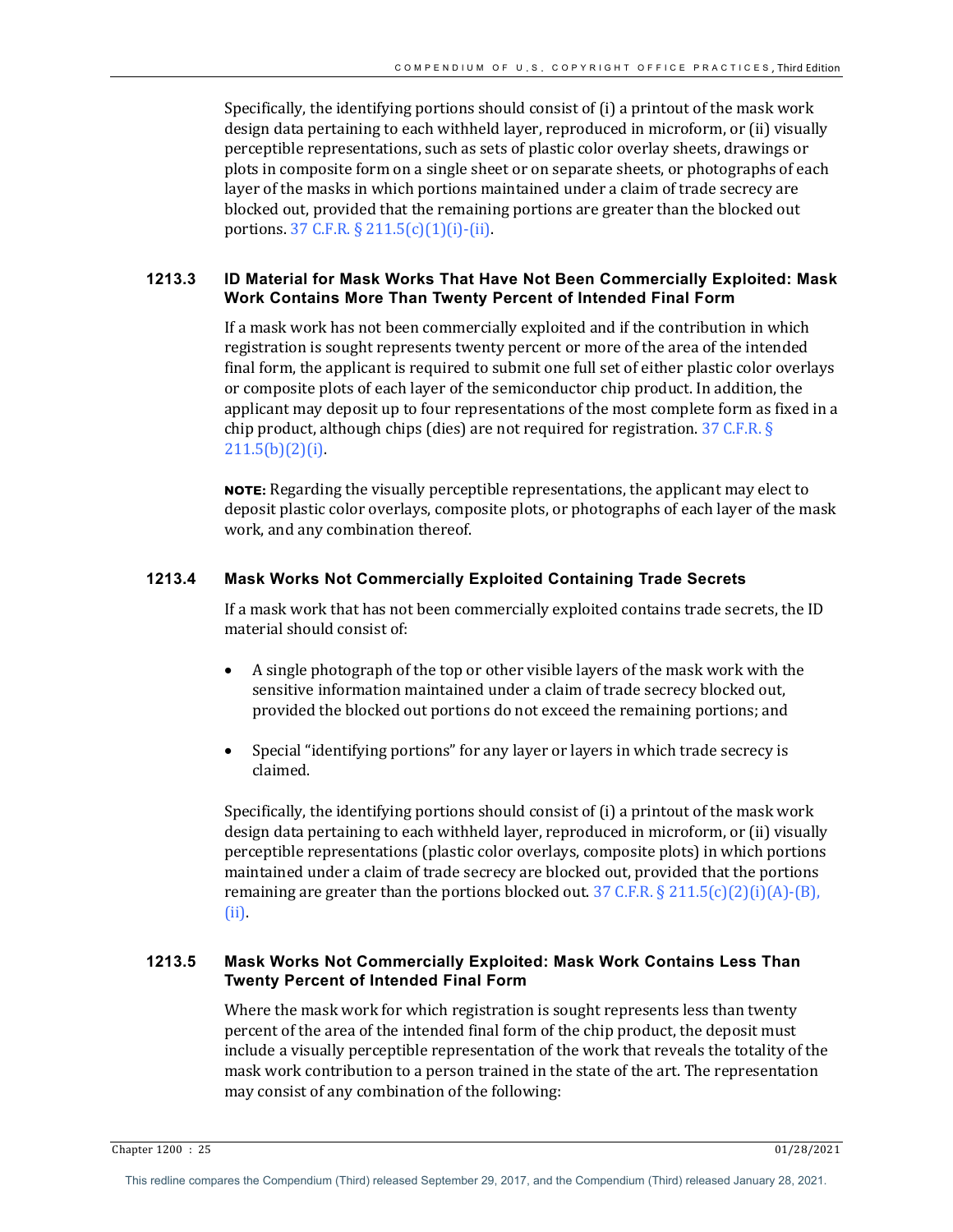- Plastic color overlay sheets.
- Drawings or plots in composite form.
- Photograph $(s)$  of the entire mask set.

If needed, additional explanatory material may accompany the visually perceptible representation to identify all the elements in the mask work contribution.  $37 \text{ C.F.R. }$  §  $211.5(b)(2)(i)$ .

## **1213.6 Special Relief from Deposit Requirements for Mask Works**

On a case-by-case basis, the Register of Copyrights may decide to grant special reliefspecial relief from the deposit requirements. Requests for special relief must be made in writing to:

Associate Register of Copyrights and Director of Registration Policy & Practice U.S. Copyright Office P.O. Box 70400 Washington, DC 20024-0400

The applicant may also send special relief requests by fax to (202) 707-3698.

The request must contain the following:

- The specific reasons why the request should be granted.
- A proposal for an alternative form of deposit.
- The signature of the applicant.

37 C.F.R. § 211.5(d).

# **1213.7 Deposit Retention**

Identifying material deposited to support an application to register a claim in a mask work, whether the claim is registered or refused, becomes the property of the U.S. government. The U.S. Copyright Office will retain copies of all deposits for registered claims for the entire term of protection.  $37$  C.F.R. § 211.5(e).

# **1214 Submitting the Application, Filing Fee, and Identifying Material**

Applicants may submit Form MW, the filing fee, and the identifying material deposit in person or by U.S. mail, in personby commercial carrier, such as Federal Express or United Parcel Service, or by courier, to the following addresses:

By U.S. Mail *or commercial carrier:* Library of Congress, U.S. Copyright Office -MW, 101 Independence Avenue SE, Washington DC 20559.

Chapter 1200 : 26 01/28/2021